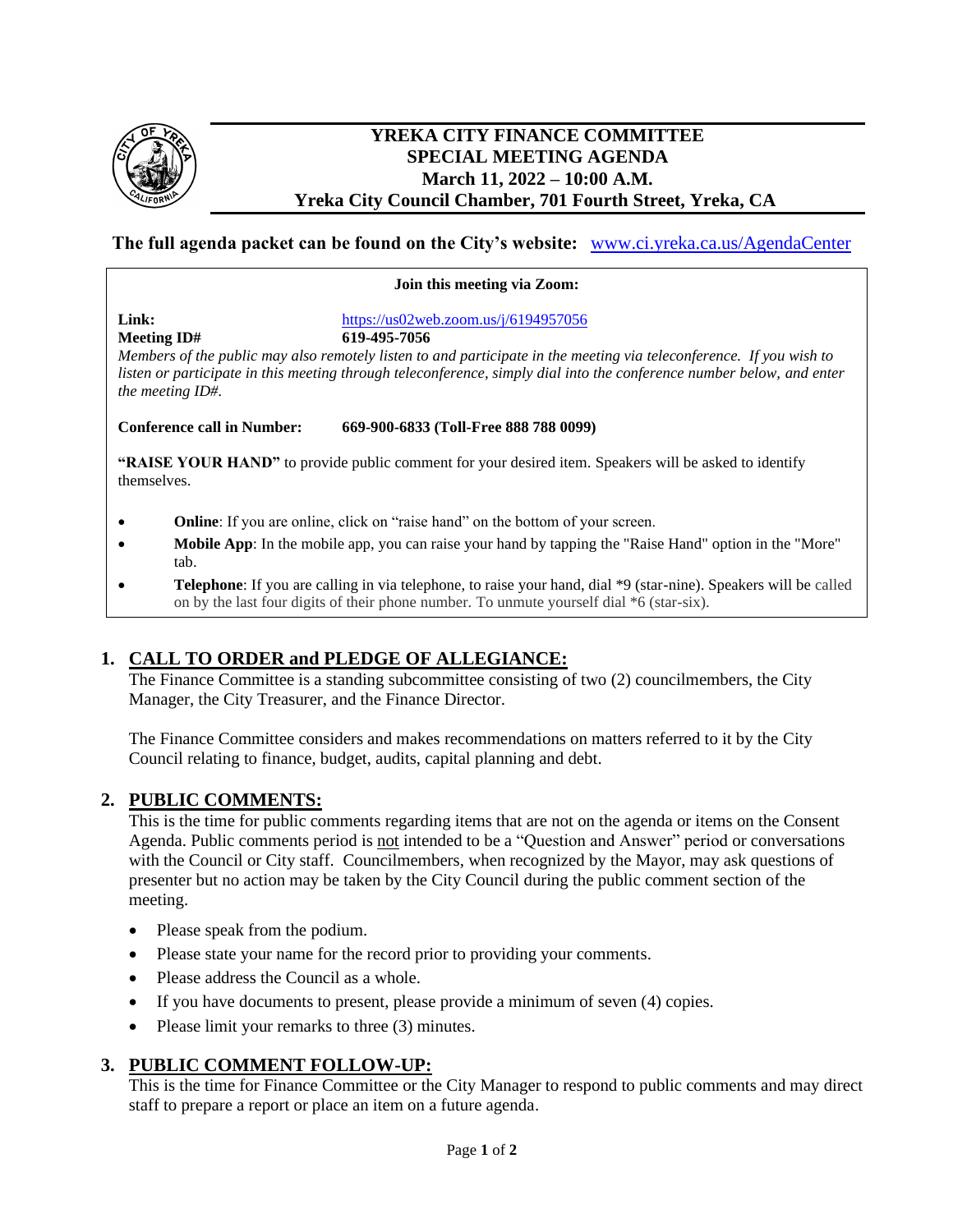### **4. DISCUSSION:**

- a. Discussion and Review of Draft Financial Statements for the City of Yreka for the fiscal year ending June 30, 2021, City's auditing firm, Smith and Newell, Norm Smith.
- b. ARPA (American Rescue Plan Act) Funding update.
- c. Review of Long-Term Pension and OPEB liabilities
	- a. Unfunded liabilities CERBT and CEPPT Statements
	- b. Direction for outreach to consultants for funding strategies and review of current plan
- d. State of California AB114, Mandatory Employer Sick Leave for employees having over 25 employees a. Payroll reporting and Employee outreach (mandated)
- e. Budget Calendar Management Review of the bi-annual adopted budget for fiscal year 2021-22 (status), updated projections for the adopted budget for fiscal year 2022-23, and develop new projections for fiscal year 2023-24 with possible discussion on direction for acceptance of new bi-annual projections.
- f. Review of fiscal impact of recent workshops for grant application (PHLA) and acceptance (Prop 68):
	- a. CDBG Permanent Local Housing Allocation Formula Program
	- b. Prop 68, California State Parks Awards \$8.5 million grant to create new Yreka Swim Center and Native Park

## **5. ADJOURNMENT.**

*In compliance with the requirements of the Brown Act, notice of this special meeting has been posted in a publicly accessible place, 24 hours in advance of the meeting.*

*All documents produced by the City which are related to an open session agenda item and distributed to the City Council are made available for public inspection in the City Clerk's Office during normal business hours.*

*Public Hearings: If, in the future, you wish to challenge in court any of the matters on an agenda for which a public hearing is to be conducted, you may be limited to raising only those issues which you (or someone else) raised orally at the public hearing or in written correspondence received by the City at or before the hearing. Any person seeking to challenge a City Council decision made as a result of a proceeding in which by law a hearing is required to be given, evidence is required to be taken, and the discretion in the determination of facts is vested in the City Council, shall be required to commence that action 90 days following the date on which the decision becomes final as provided in Code of Civil Procedure Section 1094.6. Please refer to Code of Civil Procedure 1094.6 to determine how to calculate when a decision becomes "final."*

*"CHALLENGING DECISIONS OF CITY ENTITIES The time limit within which to commence any lawsuit or legal challenge to any quasi-adjudicative decision made by the City of Yreka is governed by Section 1094.6 of the Code of Civil Procedure, unless a shorter limitation period is specified by any other provision, including without limitation Government Code section 65009 applicable to many land use and zoning decisions, Government Code section 66499.37 applicable to the Subdivision Map Act, and Public Resources Code section 21167 applicable to the California Environmental Quality Act (CEQA). Under Section 1094.6, any lawsuit or legal challenge to any quasi-adjudicative decision made by the City must be filed no later than the 90th day following the date on which such decision becomes final. Any lawsuit or legal challenge, which is not filed within that 90-day period, will be barred. Government Code section 65009 and 66499.37, and Public Resources Code section 21167, impose shorter limitations periods and requirements, including timely service in addition to filing. If a person wishes to challenge the above actions in court, they may be limited to raising only those issues they or someone else raised at the meeting described in this notice, or in written correspondence delivered to the City of Yreka, at or prior to the meeting. In addition, judicial challenge may be limited or barred where the interested party has not sought and exhausted all available administrative remedies."*

*The City of Yreka does not discriminate on the basis of race, color, national origin, religion, age, gender, sexual orientation, disability, or any other legally protected classes in employment or provision of services. In compliance with the Americans with Disabilities Act, those requiring accommodations for this meeting should notify the City Clerk 48 hours prior to the meeting at (530) 841-2336 or by notifying the Clerk at* [aboyd@ci.yreka.ca.us](mailto:aboyd@ci.yreka.ca.us)*.*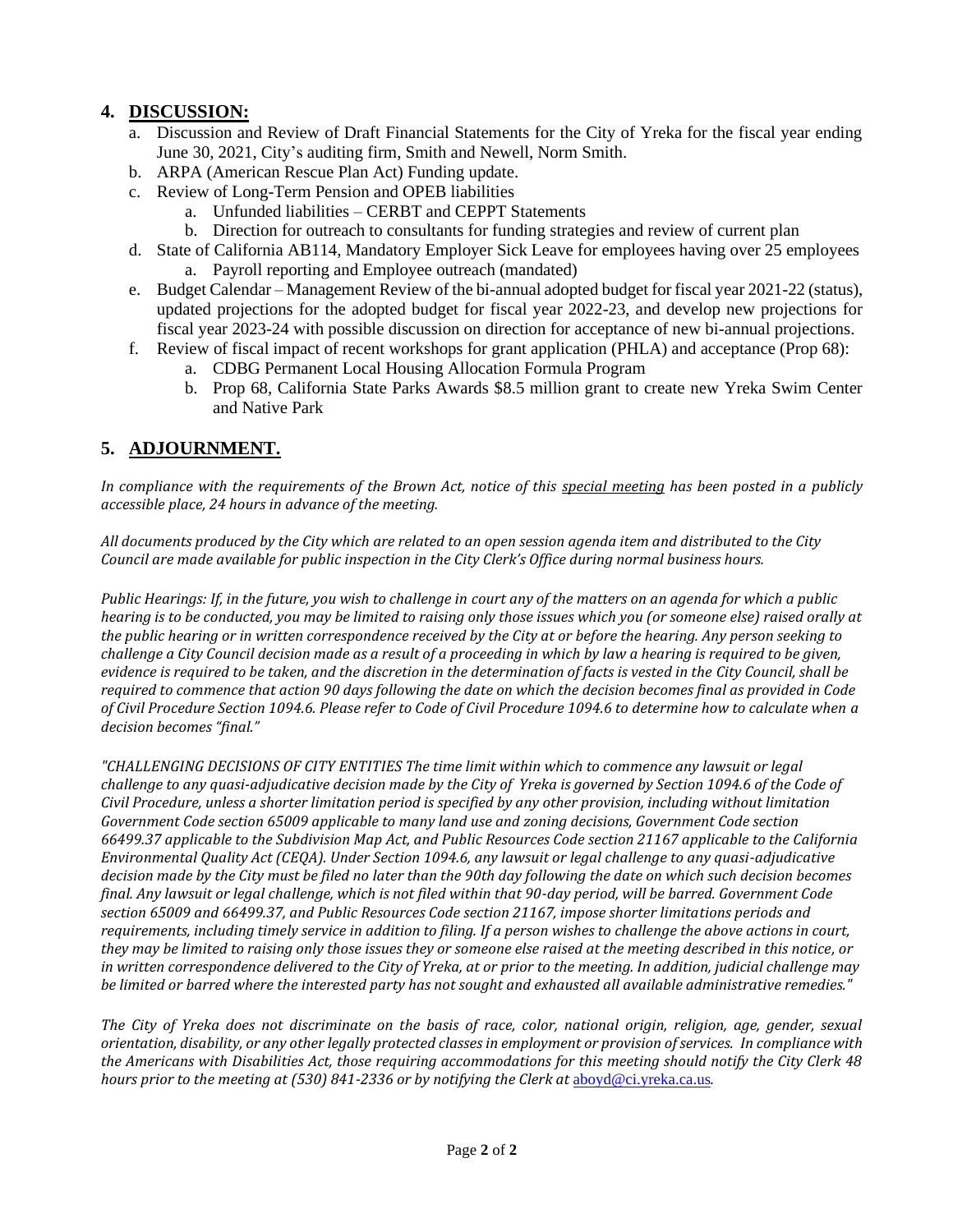#### **City of Yreka CEPPT Strategy 2 Entity #: SKHE-5698564511-501P Quarter Ended December 31, 2021**



|            | \$3,561,413.22                                     | <b>Beginning Units</b>      |
|------------|----------------------------------------------------|-----------------------------|
| 62,832.07  | 95,389.53                                          | Unit Purchases from Contri  |
| 0.00       | 0.00                                               | Unit Sales for Withdrawals  |
| 0.00       | 0.00                                               | Unit Transfer In            |
| 0.00       | 0.00                                               | Unit Transfer Out           |
| 64,085.50  | 60,760.73                                          | <b>Ending Units</b>         |
| (1,395.08) | (2,776.98)                                         |                             |
| (720.09)   | (1,433.39)                                         | Period Beginning Unit Value |
| 0.00       | 0.00                                               | Period Ending Unit Value    |
|            | \$3,713,353.11                                     |                             |
| 0.00       | 0.00                                               |                             |
| 0.00       | 0.00                                               |                             |
|            | \$3,713,353.11                                     |                             |
|            | \$3,588,550.71<br>\$3,713,353.11<br>\$3,713,353.11 |                             |

| 0TD<br>ent Period | Fiscal<br>Year to Date | Unit Value Summary:               | <b>OTD</b><br><b>Current Period</b> | Fiscal<br>Year to Date |
|-------------------|------------------------|-----------------------------------|-------------------------------------|------------------------|
| ,588,550.71       | \$3,561,413.22         | <b>Beginning Units</b>            | 323,026.025                         | 320,133.729            |
| 62,832.07         | 95,389.53              | Unit Purchases from Contributions | 5,594.181                           | 8,486.477              |
| 0.00              | 0.00                   | Unit Sales for Withdrawals        | 0.000                               | 0.000                  |
| 0.00              | 0.00                   | Unit Transfer In                  | 0.000                               | 0.000                  |
| 0.00              | 0.00                   | Unit Transfer Out                 | 0.000                               | 0.000                  |
| 64,085.50         | 60,760.73              | <b>Ending Units</b>               | 328,620.206                         | 328,620.206            |
| (1,395.08)        | (2,776.98)             |                                   |                                     |                        |
| (720.09)          | (1,433,39)             | Period Beginning Unit Value       | 11.109169                           | 11.124767              |
| 0.00              | 0.00                   | Period Ending Unit Value          | 11.299832                           | 11.299832              |

Please note the Grand Total is your actual fund account balance at the end of the period, including accrued contribution and disbursements. Please review your statement promptly. All information contained in your statement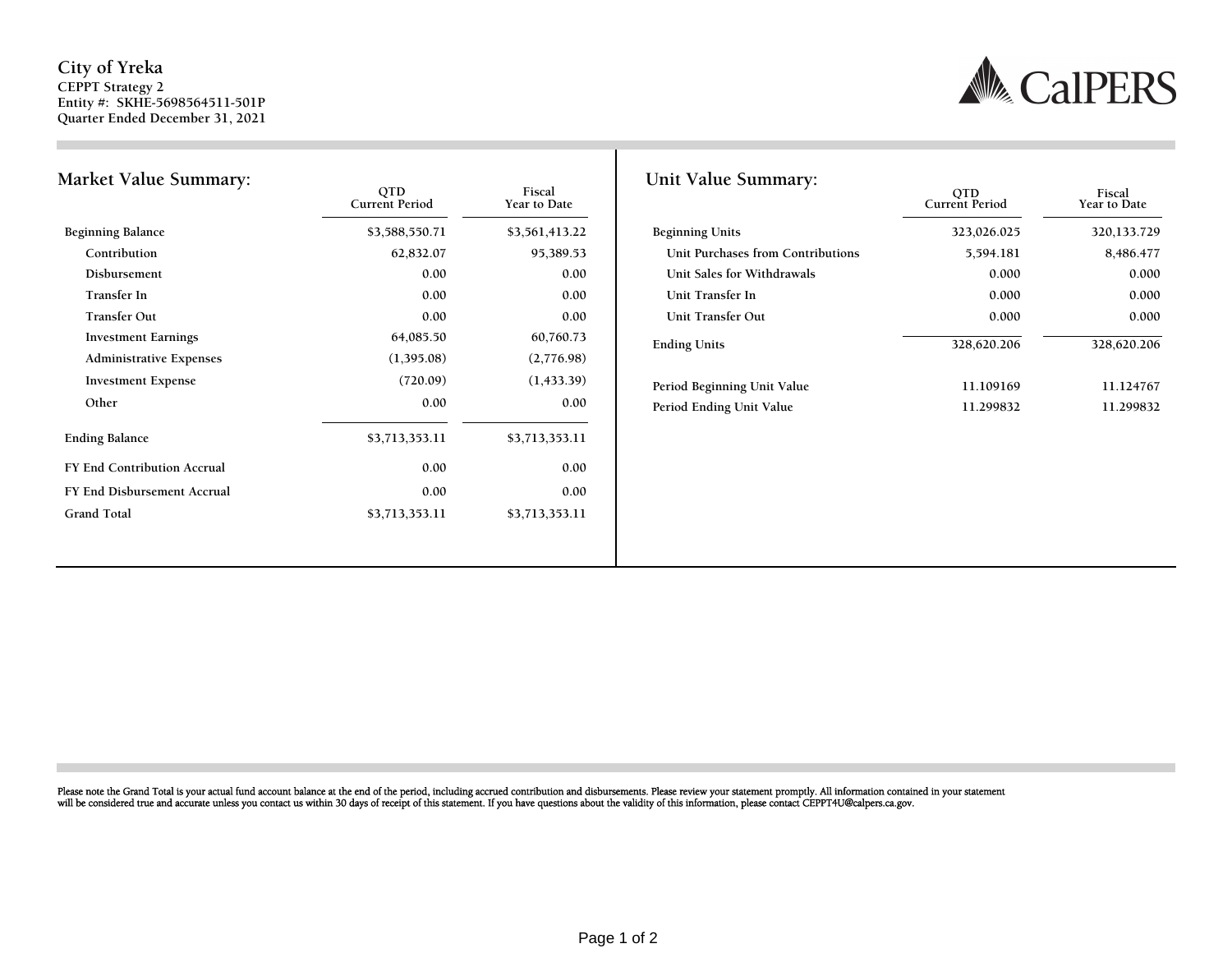### **Statement of Transaction Detail for the Quarter Ending 12/31/2021**



**City of Yreka**

#### **Entity #: SKHE-5698564511-501P**

| Date       | Description  | Amount     | Unit Value  | <b>Units</b> | Check/Wire          | <b>Notes</b> |  |
|------------|--------------|------------|-------------|--------------|---------------------|--------------|--|
| 10/13/2021 | Contribution | \$8,623.37 | \$11.148127 | 773.526      | 1000000424990<br>97 |              |  |
| 10/25/2021 | Contribution | \$8,553.23 | \$11.205064 | 763.336      | 1000000425770<br>54 |              |  |
| 11/08/2021 | Contribution | \$8,907.94 | \$11.326350 | 786.479      | 1000000426497<br>93 |              |  |
| 11/22/2021 | Contribution | \$8,909.32 | \$11.219205 | 794.113      | 1000000428153<br>37 |              |  |
| 12/06/2021 | Contribution | \$9,147.82 | \$11.228866 | 814.670      | 1000000428859<br>78 |              |  |
| 12/20/2021 | Contribution | \$9,378.49 | \$11.191739 | 837.983      | 1000000430349<br>75 |              |  |
| 12/31/2021 | Contribution | \$9,311.90 | \$11.299832 | 824.074      | 1000000430953<br>28 |              |  |

**Client Contact: CEPPT4U@CalPERS.ca.gov**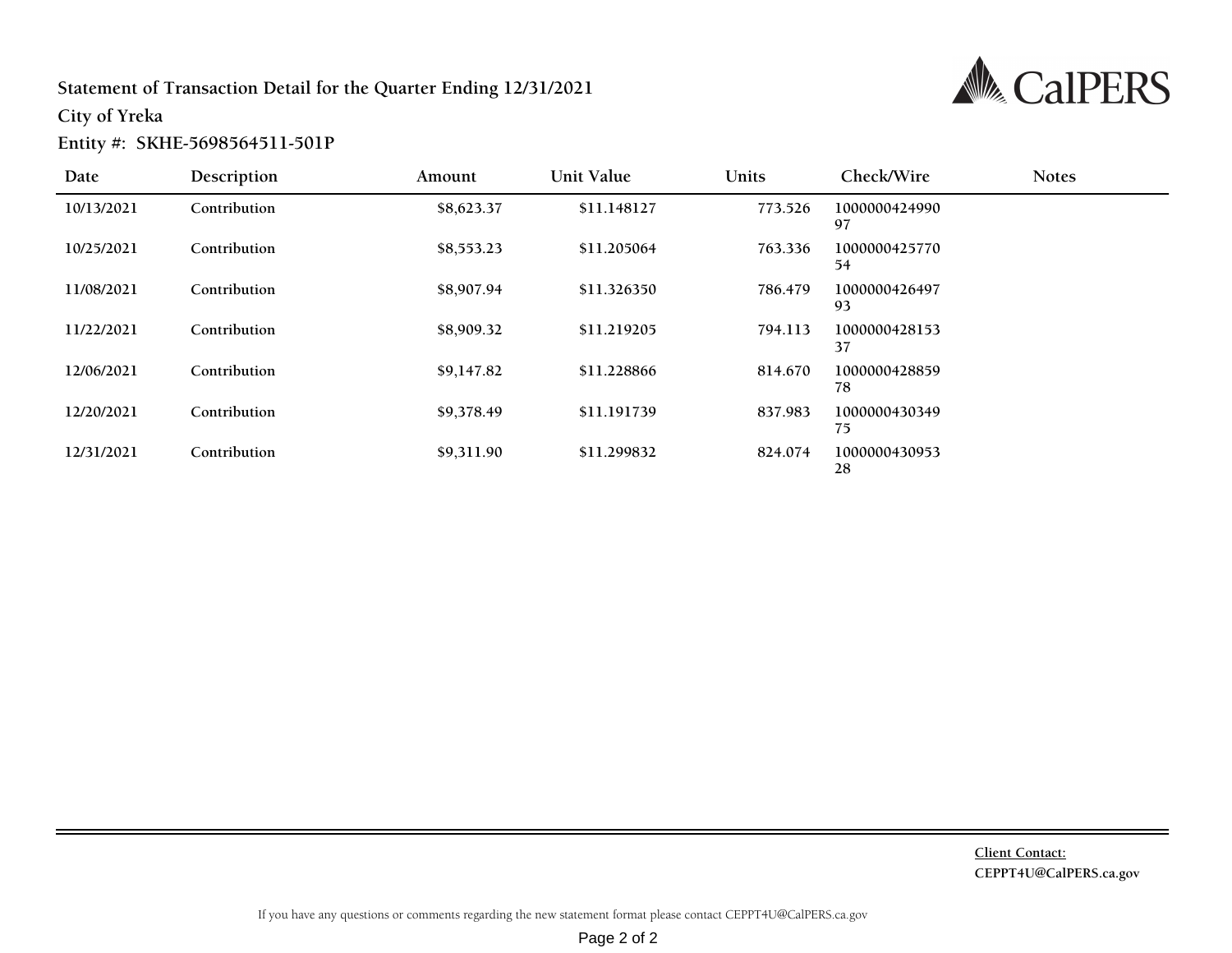#### City of Yreka CERBT Strategy 2 Entity #: SKB7-5698564511-001 Quarter Ended December 31, 2021



| <b>Market Value Summary:</b>       | <b>OTD</b><br><b>Current Period</b> | Fiscal<br>Year to Date | Unit Value Summary:         |
|------------------------------------|-------------------------------------|------------------------|-----------------------------|
| <b>Beginning Balance</b>           | \$1,473,517.57                      | \$1,444,107.13         | <b>Beginning Units</b>      |
| Contribution                       | 4,791.89                            | 37,040.61              | Unit Purchases from Contri  |
| Disbursement                       | 0.00                                | 0.00                   | Unit Sales for Withdrawals  |
| Transfer In                        | 0.00                                | 0.00                   | Unit Transfer In            |
| <b>Transfer Out</b>                | 0.00                                | 0.00                   | Unit Transfer Out           |
| <b>Investment Earnings</b>         | 57,462.44                           | 54,941.35              | <b>Ending Units</b>         |
| <b>Administrative Expenses</b>     | (187.15)                            | (370.37)               |                             |
| <b>Investment Expense</b>          | (136.78)                            | (270.75)               | Period Beginning Unit Value |
| Other                              | 0.00                                | 0.00                   | Period Ending Unit Value    |
| <b>Ending Balance</b>              | \$1,535,447.97                      | \$1,535,447.97         |                             |
| FY End Contrib per GASB 74 Para 22 | 0.00                                | 0.00                   |                             |
| FY End Disbursement Accrual        | 0.00                                | 0.00                   |                             |
| <b>Grand Total</b>                 | \$1,535,447.97                      | \$1,535,447.97         |                             |

| 0TD<br>ent Period | Fiscal<br>Year to Date | Unit Value Summary:               | <b>OTD</b><br><b>Current Period</b> | Fiscal<br>Year to Date |
|-------------------|------------------------|-----------------------------------|-------------------------------------|------------------------|
| ,473,517.57       | \$1,444,107.13         | <b>Beginning Units</b>            | 68,117.870                          | 66,653.973             |
| 4,791.89          | 37,040.61              | Unit Purchases from Contributions | 215.855                             | 1,679.752              |
| 0.00              | 0.00                   | Unit Sales for Withdrawals        | 0.000                               | 0.000                  |
| 0.00              | 0.00                   | Unit Transfer In                  | 0.000                               | 0.000                  |
| 0.00              | 0.00                   | Unit Transfer Out                 | 0.000                               | 0.000                  |
| 57,462.44         | 54,941.35              | <b>Ending Units</b>               | 68,333.725                          | 68,333.725             |
| (187.15)          | (370.37)               |                                   |                                     |                        |
| (136.78)          | (270.75)               | Period Beginning Unit Value       | 21.631879                           | 21.665732              |
| 0.00              | 0.00                   | Period Ending Unit Value          | 22.469842                           | 22.469842              |

Please note the Grand Total is your actual fund account balance at the end of the period, including all contributions per GASB 74 paragraph 22 and accrued disbursements. Please review your statement promptly. All informati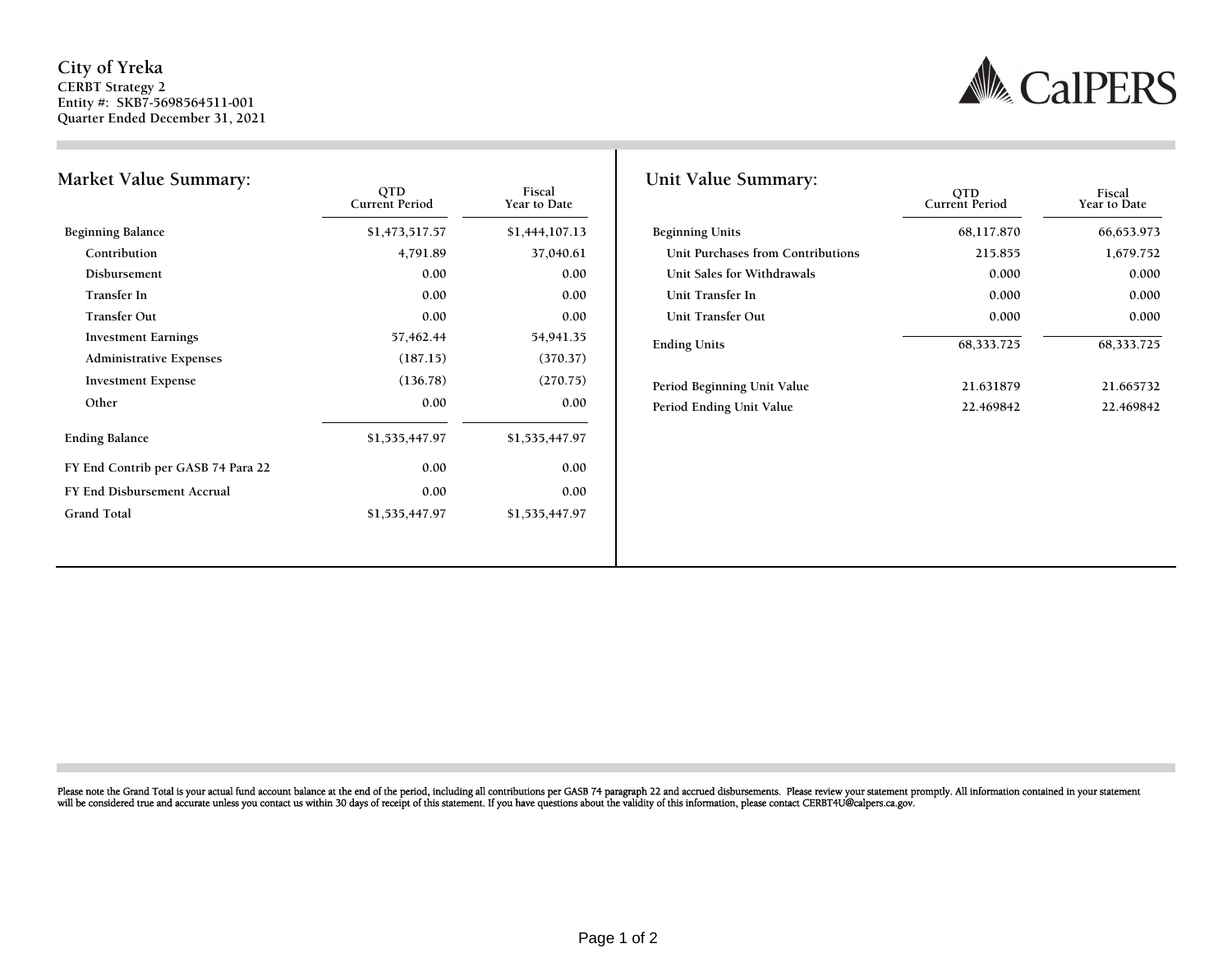### Statement of Transaction Detail for the Quarter Ending 12/31/2021



City of Yreka

Entity #: SKB7-5698564511-001

| Date       | Description  | Amount   | Unit Value  | Units  | Check/Wire          | <b>Notes</b> |
|------------|--------------|----------|-------------|--------|---------------------|--------------|
| 10/13/2021 | Contribution | \$656.07 | \$21.830639 | 30.053 | 1000000424990<br>98 |              |
| 10/25/2021 | Contribution | \$648.01 | \$22.193412 | 29.198 | 1000000425770<br>55 |              |
| 11/08/2021 | Contribution | \$682.19 | \$22.560945 | 30.238 | 1000000426497<br>94 |              |
| 11/22/2021 | Contribution | \$680.04 | \$22.285460 | 30.515 | 1000000428153<br>38 |              |
| 12/06/2021 | Contribution | \$698.34 | \$22.103088 | 31.595 | 1000000428859<br>79 |              |
| 12/20/2021 | Contribution | \$715.87 | \$21.961285 | 32.597 | 1000000430349<br>76 |              |
| 12/31/2021 | Contribution | \$711.37 | \$22.469842 | 31.659 | 1000000430953<br>29 |              |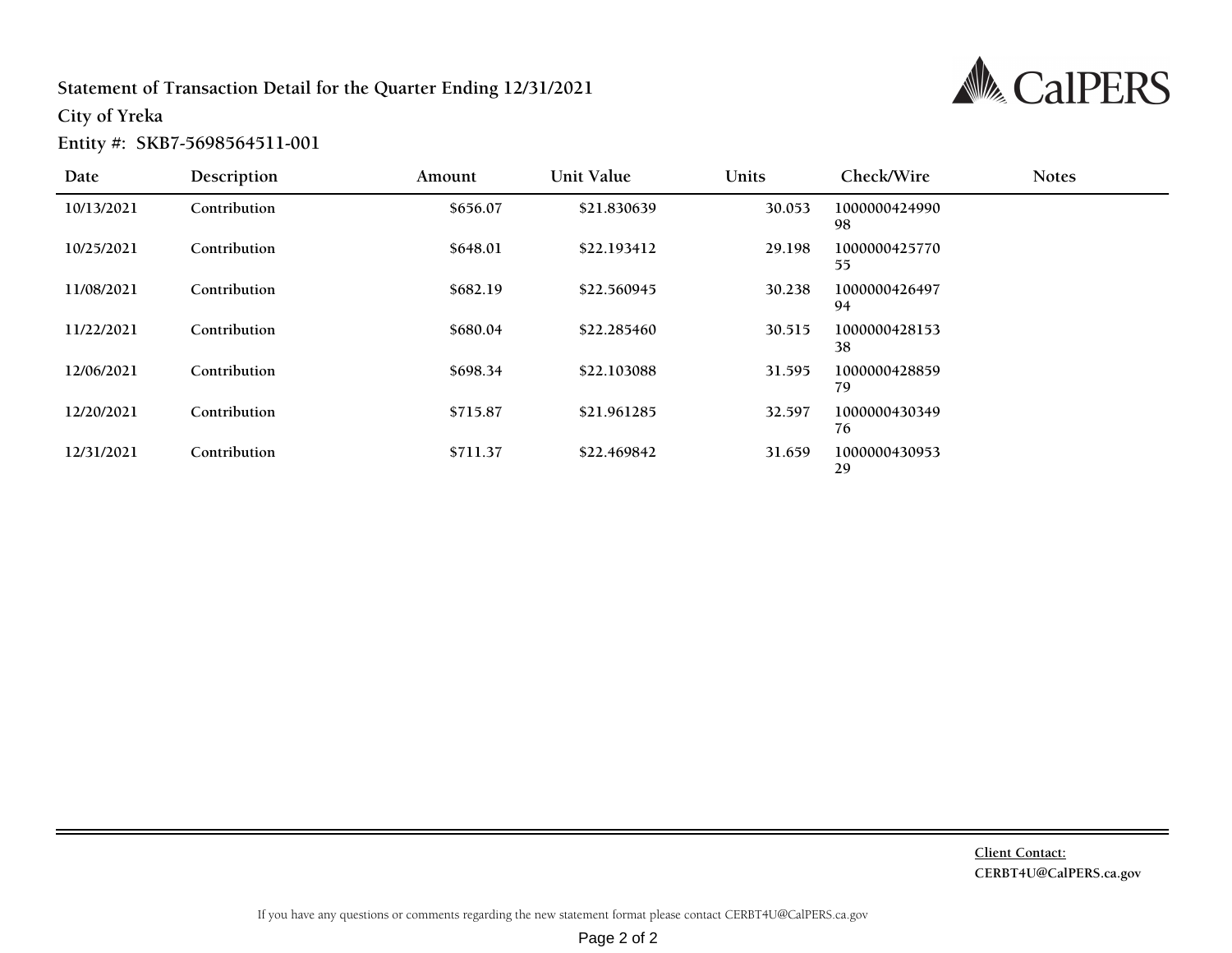

## **CITY OF YREKA INTERNAL EMPLOYEE MEMORANDUM**

| To:      | All City of Yreka Employees                                                                                                                                                                   |
|----------|-----------------------------------------------------------------------------------------------------------------------------------------------------------------------------------------------|
| From:    | Jason Ledbetter, City Manager                                                                                                                                                                 |
| Subject: | Coronavirus (COVID-19) – Update $#8$ – Use of 2022 COVID-19<br>Supplemental Paid Sick Leave for Employees, and Update from the<br>California Department of Public Health for Masking Guidance |
| Date:    | <b>February 25, 2022</b>                                                                                                                                                                      |

On February 9, 2022, Governor Newsom signed Senate Bill ("SB") 114 into law. The law reauthorizes COVID-19 Supplemental Paid Sick Leave ("SPSL"), providing paid leave entitlements to employees who are unable to work or telework due to a number of qualifying reasons related to COVID-19. The law becomes effective on February 19, 2022 and will require covered employers to provide SPSL to qualifying employees retroactive to January 1, 2022 and through September 30, 2022.

Effective February 25, 2022, full-time Yreka Employees will notice 80 hours of Supplemental Paid Sick Leave available in their leave accruals. These hours are split into two categories to provide leave for reasons associated with COVID-19. If you are unable to work for the following reasons listed below, the Human Resources Department will work with you to decide which leave category is appropriate for using hours associated with leave for COVID-19:

- Vaccine-Related: The covered employee is attending a vaccine or booster appointment for themselves or a family member or cannot work or telework because they have vaccinerelated symptoms or are caring for a family member with vaccine-related symptoms.
- Caring for Yourself: The employee is subject to quarantine or isolation period related to COVID19 as defined by an order or guidance of the California Department of Public Health, the federal Centers for Disease Control and Prevention, or a local public health officer with jurisdiction over the workplace; has been advised by a healthcare provider to quarantine; or is experiencing COVID-19 symptoms and seeking a medical diagnosis.
- Caring for a Family Member: The covered employee is caring for a family member who is subject to a COVID-19 quarantine or isolation period or has been advised by a healthcare provider to quarantine due to COVID-19, or is caring for a child whose school or place of care is closed or unavailable due to COVID-19 on the premises.
- The covered employee is caring for a family member who tested positive for COVID-19. (A family member includes a child, parent, spouse, registered domestic partner, grandparent, grandchild, or sibling.)
- Employee receives a positive test for COVID-19 or are caring for a family member who tested positive.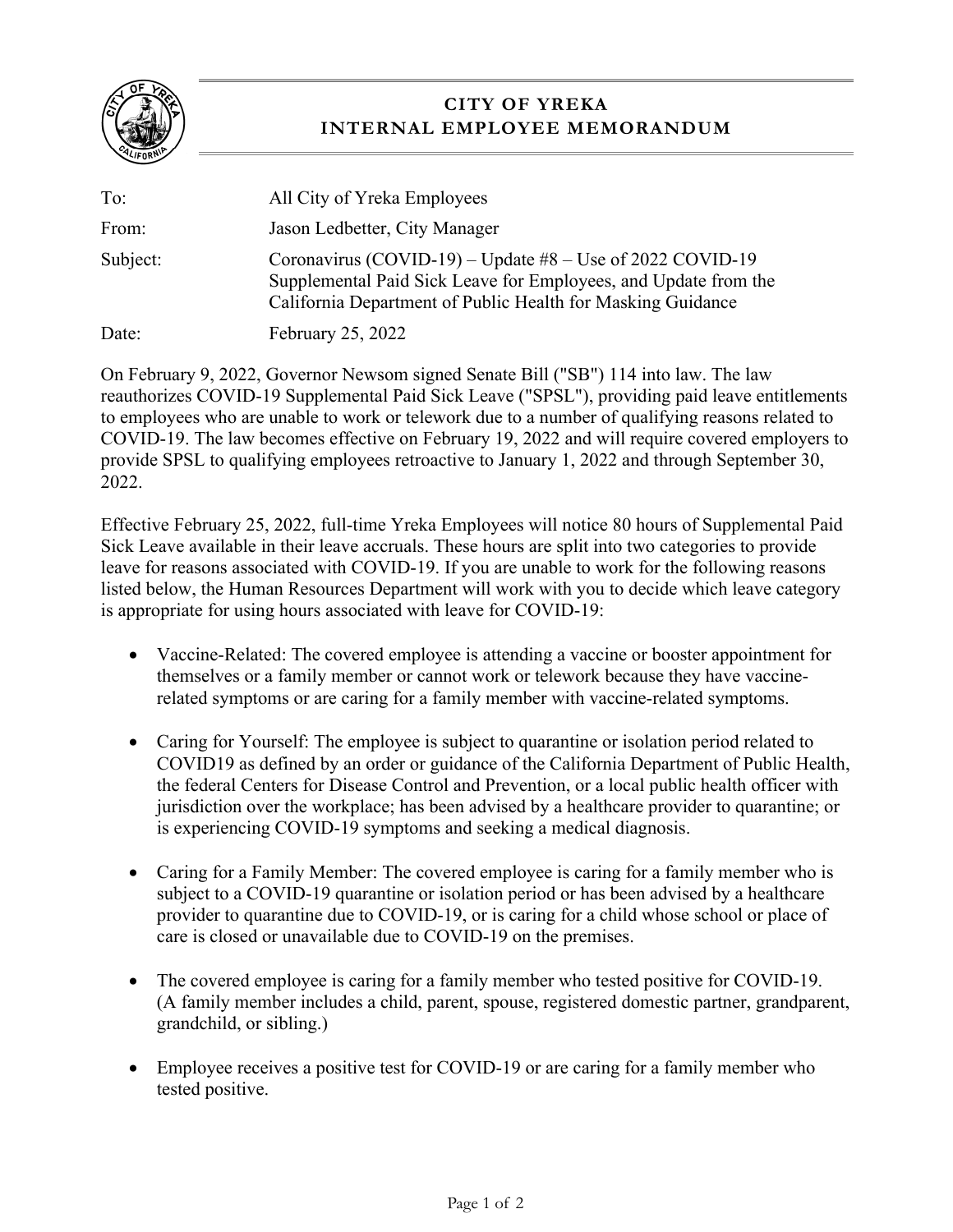#### **Requesting Supplemental Paid Sick Leave and Attestation for City Records**

Similar to when supplemental paid sick leave was provided in 2021, employees should coordinate with their Supervisor and the Human Resources Department for qualifying COVID-19 related reasons requiring leave. The City will continue to communicate with employees over the next several weeks to provide updated leave forms for SPSL. If there is a situation where you may have used leave for a reason related to COVID-19 from January 1, 2022 to present, please contact your supervisor and they will direct you to the Human Resources Department for requesting retroactive SPSL. The City will also require an attestation for employees to self-attest to vaccination status in order to maintain compliance with Cal/OSHA standards.

#### **California Department of Public Health (CDPH) and Cal/OSHA Masking Guidance**

As of February 16, 2022, the California Department of Public Health and Cal/OSHA have updated their masking guidance for individuals and workplaces. Under the new guidelines, vaccinated employees are not required to mask indoors although it is recommended to continue indoor masking when the risk may still be high.

If you are unvaccinated, the California Department of Public Health requires employees to continue wearing masks indoors, as well as workplace settings that require close contact with other employees or members of the public.

#### **Updated Staff Guidelines for Employees and Supervisors**

These are current guidelines in an evolving situation and are subject to change or modification.

If you are experiencing any of the following, please **DO NOT** report to the worksite and contact your direct supervisor for directions. Human Resources will coordinate with the individual, department and Siskiyou County Public Health to follow best practices and guidance.

- 1. Sick Employee
- 2. Employee with Known or Suspected Exposure to COVID-19
- 3. Employee Confirmed Positive or Presumptive for COVID-19

#### **Moving Forward**

We would like to thank you for your continued cooperation and dedication as we navigate these changes together and appreciate your continued dedication to the City of Yreka and your community. Your teamwork is greatly appreciated and vital to keeping essential services available to citizens.

#### **Reminder on Other Available Resources- ACI Employee Assistance Program (EAP)**

The City of Yreka provides access to confidential employee assistance services, through ACI EAP. ACI can assist employees and their families with emotional well-being, financial, legal and other concerns. Services are available by phone at 1-800-932-0034, online at score.acieap.com, or by downloading the myACI mobile app from the App Store (Username: SCOR Password: 492) or Google Play (Username: SCOR492). If you need further information on this resource, please email Human Resources at jelsnab@ci.yreka.ca.us.

#### **Government Resources**

- CDC Information: www.cdc.gov
- CA Department of Public Health: www.cdph.ca.gov
- County of Siskiyou Public Health: www.co.siskiyou.ca.us/publichealth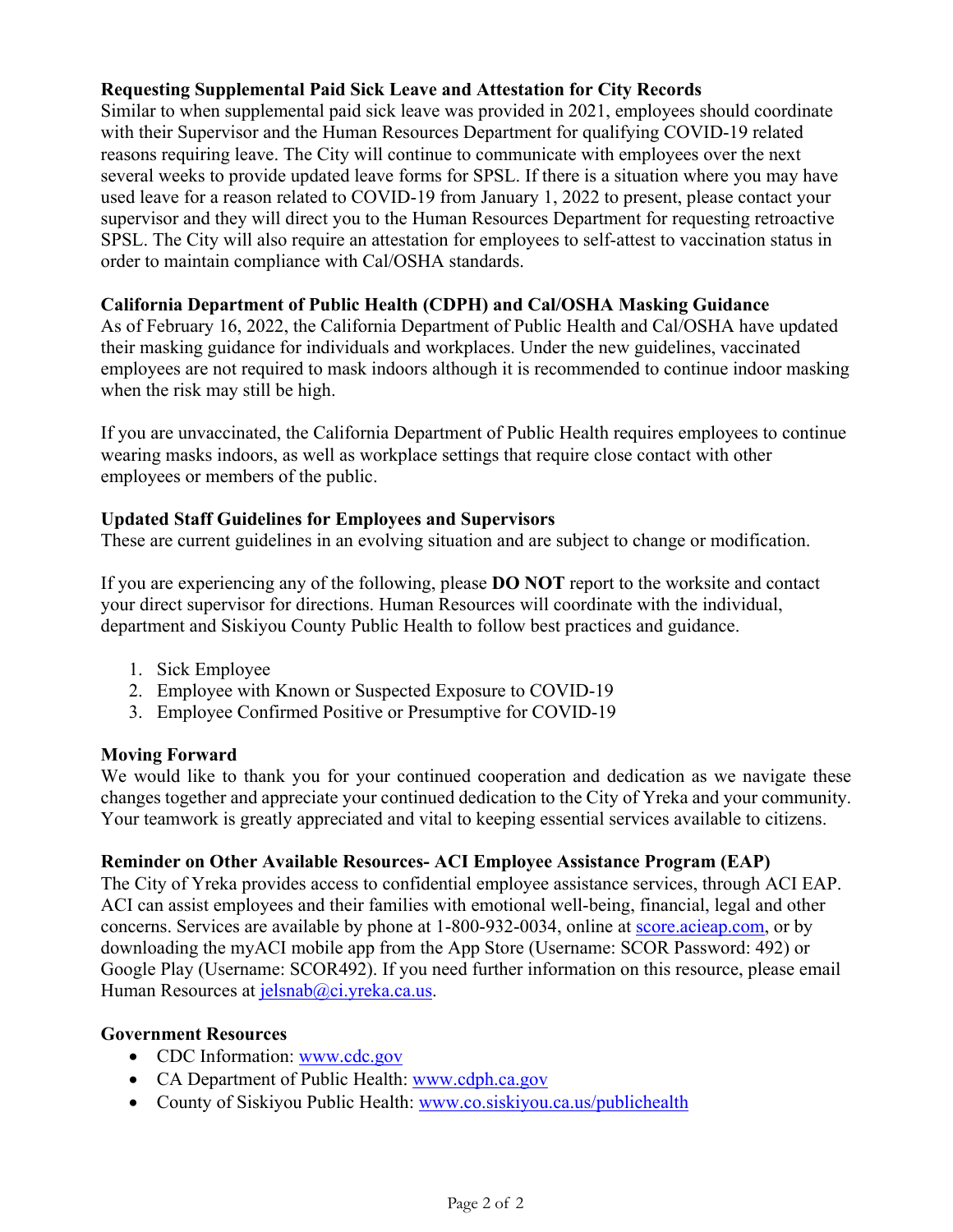# **City of Yreka – Budget Calendar Review of 2022-2023 Budget Prepare Proposed 2023-24 Budget**

| <b>Proposed Calendar</b>        | <b>Activities</b>                                                                                                   |
|---------------------------------|---------------------------------------------------------------------------------------------------------------------|
| Now -March 20, 2022 (Finance)   | Prepare and distribute Dept head budget's<br>1)<br>workpapers revisions for 2022-23 and<br>projections for 2023-24. |
| March 9, 2022 (Depart. Heads)   | Discussion and or approval of budget<br>2)                                                                          |
| March 11, 2022 (Finance         | calendar and schedule council dates                                                                                 |
| Committee)                      |                                                                                                                     |
| March 21, 2022 - April 12, 2022 | 3)<br>Finance meets with Manager for Mid-year                                                                       |
|                                 | review (2022-23) and discusses 2023-24                                                                              |
|                                 | budgets w/ Dept Heads                                                                                               |
| March 20, 2022 - April 30, 2022 | Finance to prepares mid-year budget<br>4)                                                                           |
|                                 | revisions 2022-2023.                                                                                                |
|                                 | 5) Finance aggregates departmental budget                                                                           |
|                                 | input for City                                                                                                      |
| May 1 - May 15, 2022 (Internal) | CM and Finance to summarize projected<br>6)                                                                         |
|                                 | shortfalls to City council                                                                                          |
|                                 | Finalize #'s, revenue trends, new insurance<br>7)                                                                   |
|                                 | rates, incorporate the governor's revised                                                                           |
|                                 | budget                                                                                                              |
|                                 | CM and Finance to work with Dept Heads<br>8)<br>on potential revisions.                                             |
| May 15- May 31, 2022            | Finance to release to dept heads for review<br>9)                                                                   |
|                                 | draft budgets.                                                                                                      |
|                                 | 10) Finance Committee meets to discuss                                                                              |
|                                 | projections.                                                                                                        |
| June 7, 2022 (City Council)     | 11) Department Heads and Finance present                                                                            |
|                                 | budget (includes projected revenues,                                                                                |
|                                 | position control expenditures, and                                                                                  |
|                                 | expenditure trends) to City Council                                                                                 |
|                                 | (PowerPoint).                                                                                                       |
| June 7-21, 2022 (Finance)       | 12) Finalize budget documents for consideration                                                                     |
|                                 | by public and Council                                                                                               |
| June 21, 2022                   | 13) Budget available for public inspection                                                                          |
|                                 | 14) Schedule additional special budget meetings                                                                     |
|                                 | if needed                                                                                                           |
| July 5, 2022 (City Council)     | 15) Present 2022-23 Proposed Budget for                                                                             |
|                                 | adoption.                                                                                                           |
| September 2022(Finance and      | 16) Prepare newsletter budget article                                                                               |
| City Manager)                   |                                                                                                                     |